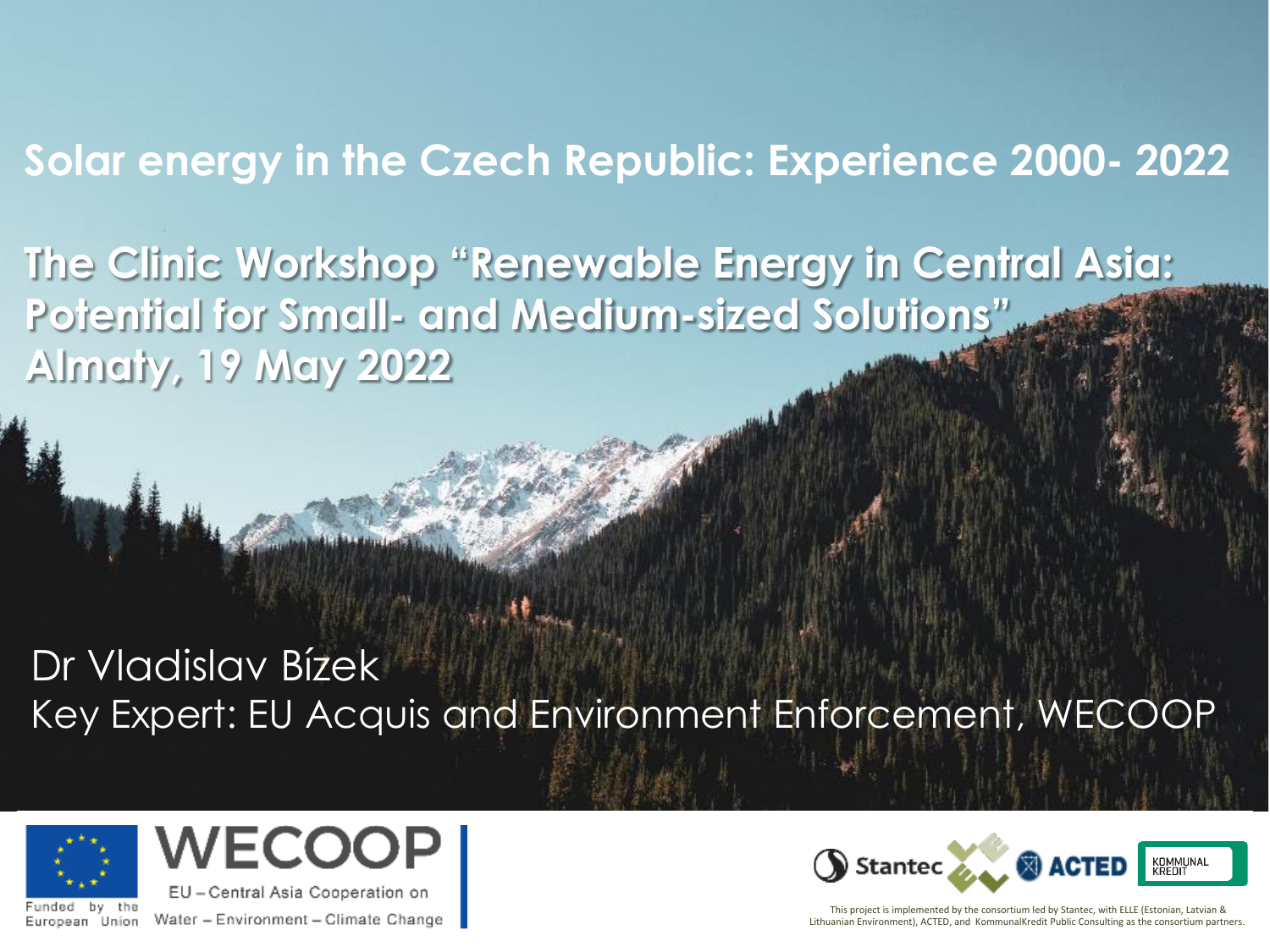Content of presentation

- Solar energy  $-$  facts and figures
- **Policies**
- Instruments to support solar energy



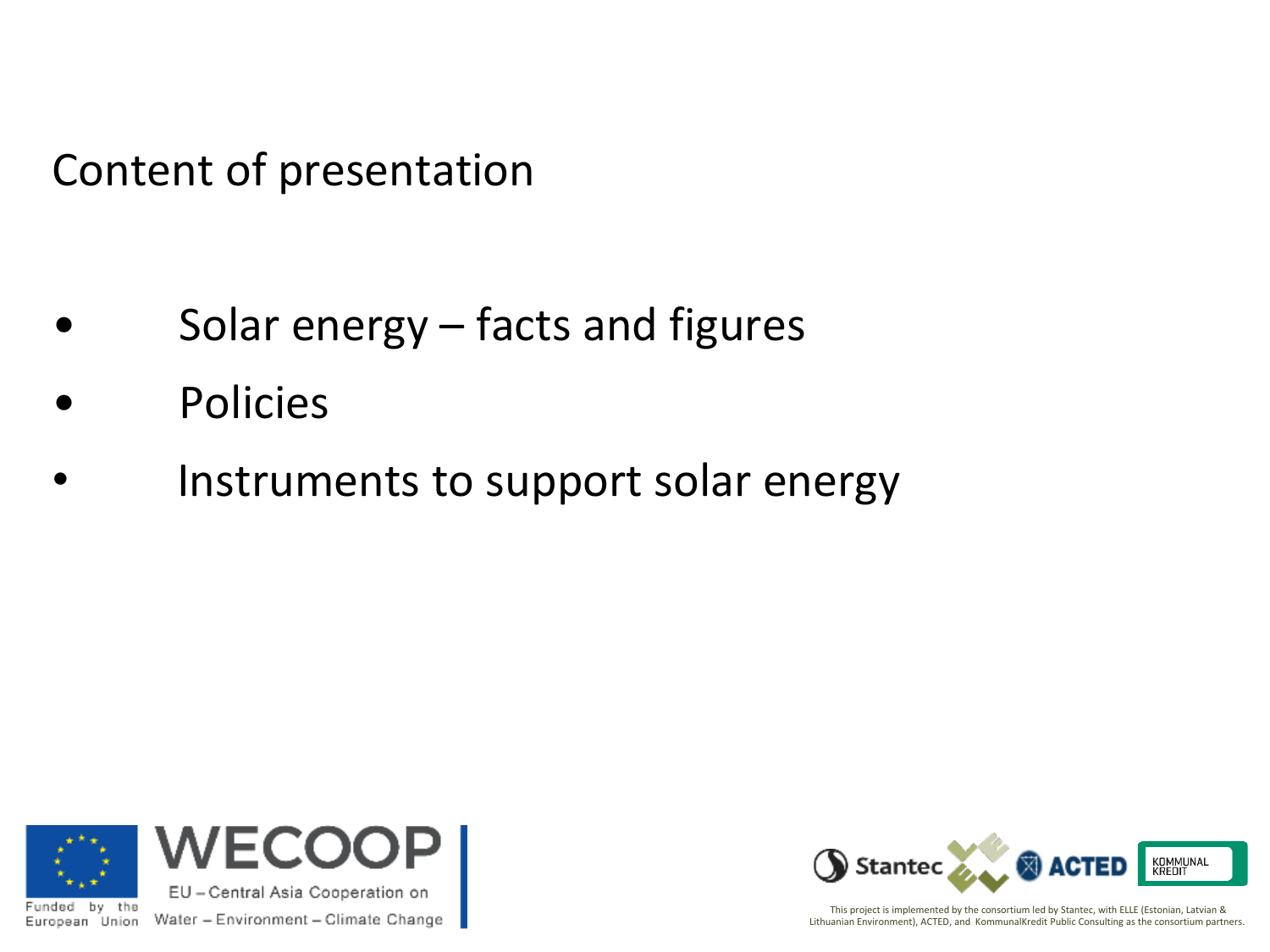# **Facts and figures: Shares of renewable energy in electricity generation in 2019 (%)**

| <b>Source: IEA</b>     | <b>World OECD</b> |      | EU   | USA  |      | China   Czech Republic |
|------------------------|-------------------|------|------|------|------|------------------------|
| <b>Biofuels</b>        | 2.0               | 2.6  | 5.4  | 1.3  | 1.5  | 5.7                    |
| <b>Hydro</b>           | 16.0              | 13.6 | 10.9 | 7.1  | 17.3 | 3.6                    |
| <b>Geothermal</b>      | 0.3               | 0.5  | 0.2  | 0.4  | 0    | $\boldsymbol{0}$       |
| <b>Solar PV</b>        | 2.5               | 3.1  | 4.1  | 2.1  | 3.0  | 2.7                    |
| <b>Wind</b>            | 5.3               | 7.4  | 13.3 | 6.8  | 5.4  | 0.8                    |
| <b>Tide</b>            | $\boldsymbol{0}$  | 0    | 0    | 0    | 0    | $\boldsymbol{0}$       |
| <b>Renewable waste</b> | 0.1               | 0.3  | 0.7  | 0.2  | 0    | 0.1                    |
| <b>Total</b>           | 16.2              | 27.5 | 34.6 | 17.9 | 27.2 | 12.9                   |



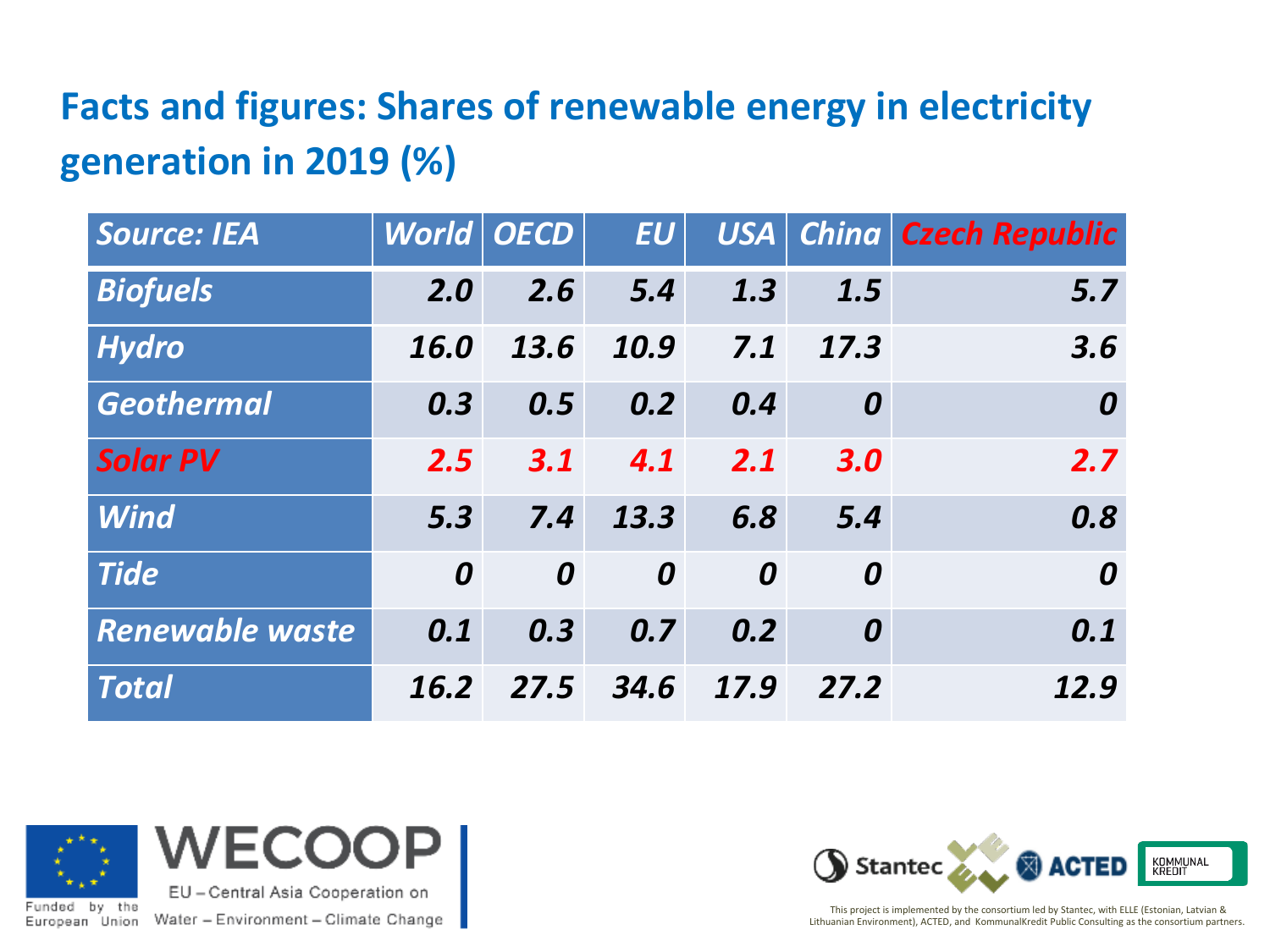# **Facts and figures: Share of renewable energy in electricity generation in the Czech Republic (%)**

| <b>Source: IEA</b>     | 1990 | 1995 | 2000             | 2005 | 2010 | 2015 | 2020             |
|------------------------|------|------|------------------|------|------|------|------------------|
| <b>Biofuels</b>        | 0    | 0.7  | 0.7              | 0.9  | 2.5  | 5.6  | 6.3              |
| <b>Hydro</b>           | 2.3  | 3.7  | 3.1              | 3.7  | 3.9  | 3.7  | 4.2              |
| <b>Geothermal</b>      | 0    | 0    | $\boldsymbol{0}$ | 0    | 0    | 0    | $\boldsymbol{0}$ |
| <b>Solar PV</b>        | 0    | 0    | $\boldsymbol{0}$ | 0    | 0.7  | 2.7  | 2.7              |
| <b>Wind</b>            | 0    | 0    | $\boldsymbol{0}$ | 0    | 0.4  | 0.7  | 0.8              |
| <b>Tide</b>            | 0    | 0    | $\boldsymbol{0}$ | 0    | 0    | 0    | $\boldsymbol{0}$ |
| <b>Renewable waste</b> | 0    | 0    | $\boldsymbol{0}$ | 0    | 0    | 0    | 0.1              |
| <b>Total</b>           | 2.3  | 4.4  | 3.8              | 4.6  | 7.5  | 12.7 | 14.1             |

#### **Rapid growth in biofuels, solar PV and wind after 2005.**

**(Solar generation of heat is negligible)**



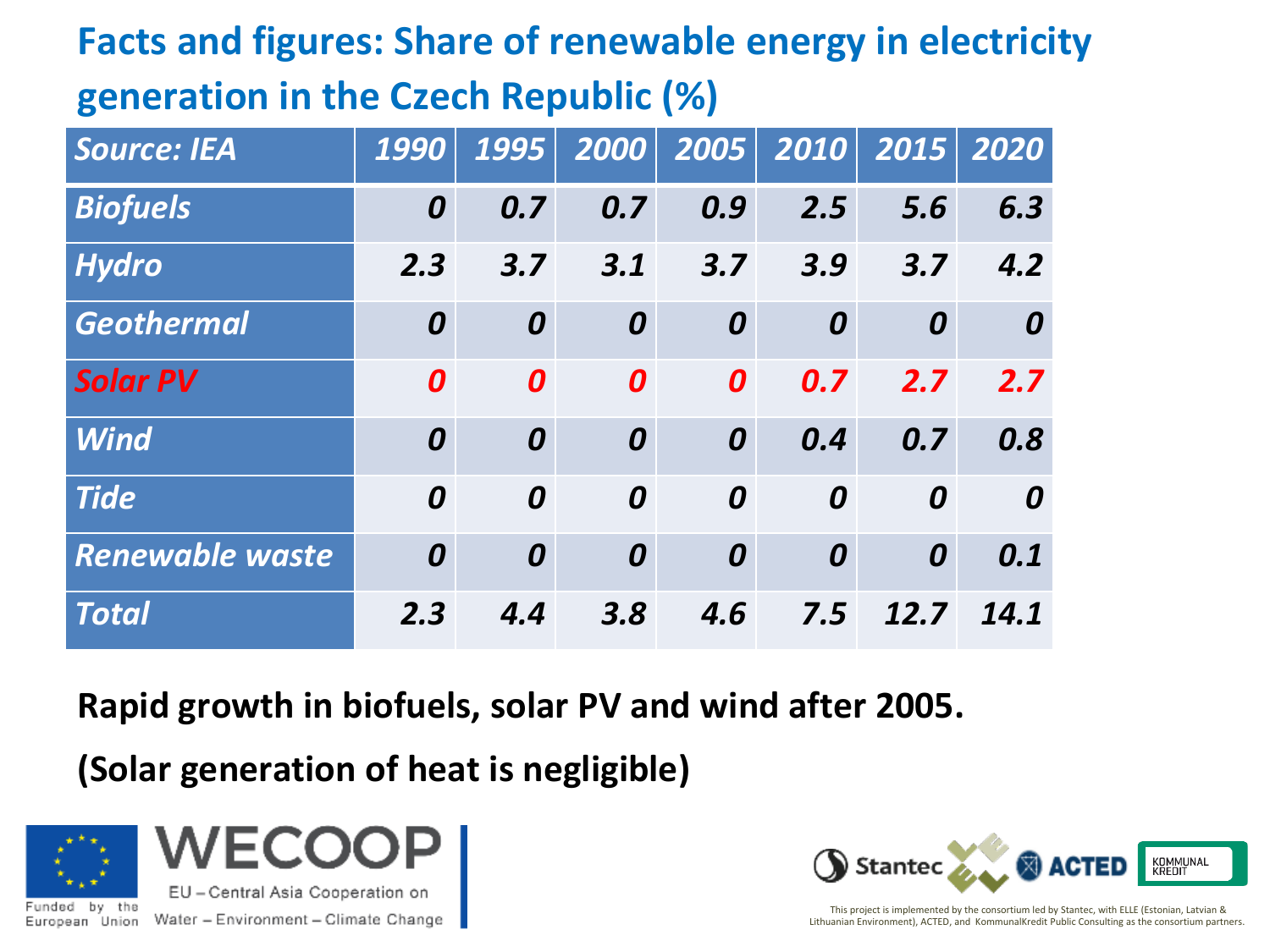## **Facts and figures: Solar electricity in the Czech Republic - 1**



#### **Number of photovoltaic plants 2000 - 2021**



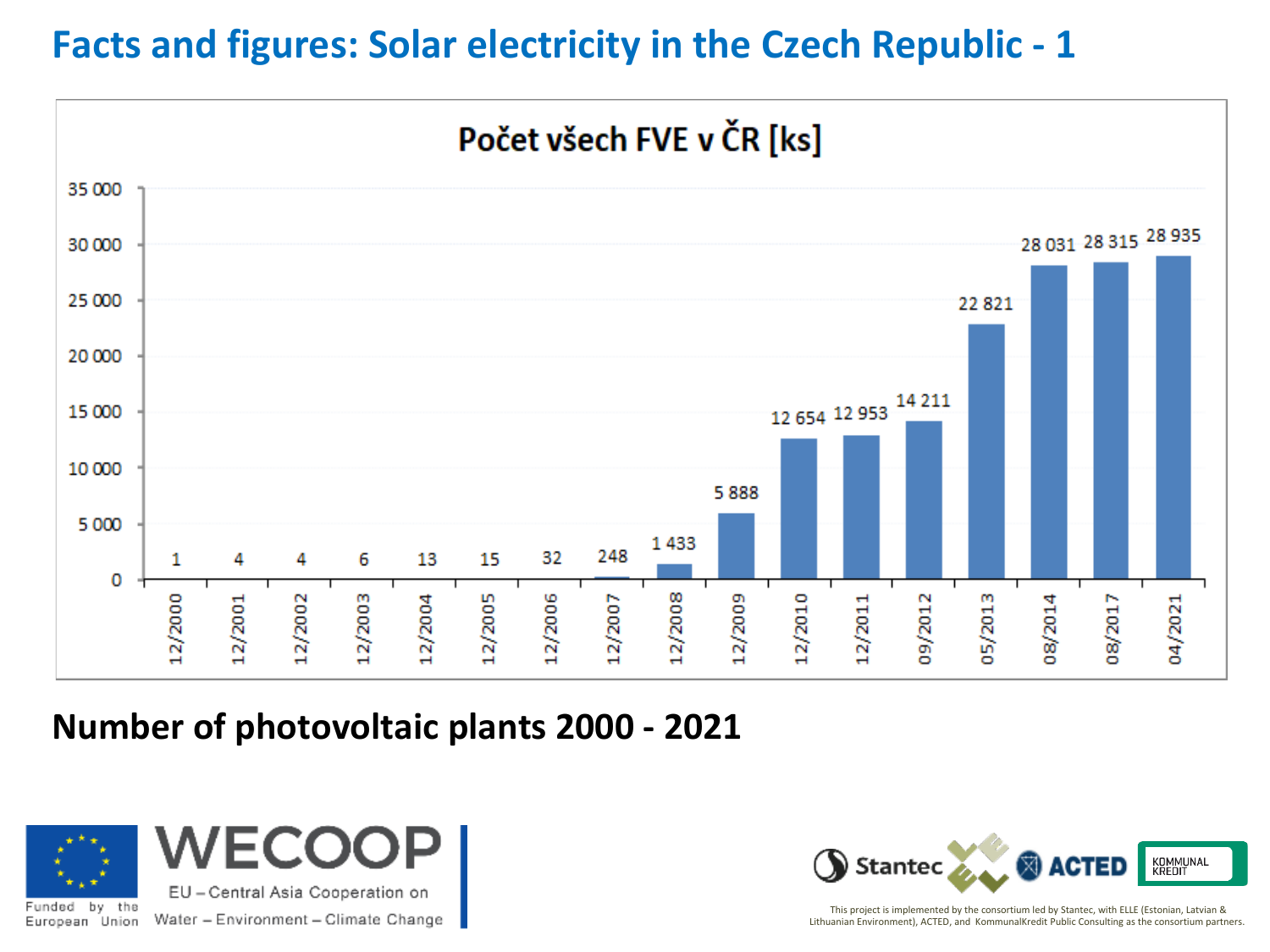## **Facts and figures: Solar electricity in the Czech Republic - 2**



#### **Installed capacity of photovoltaic plants (MW) 2000 - 2021**



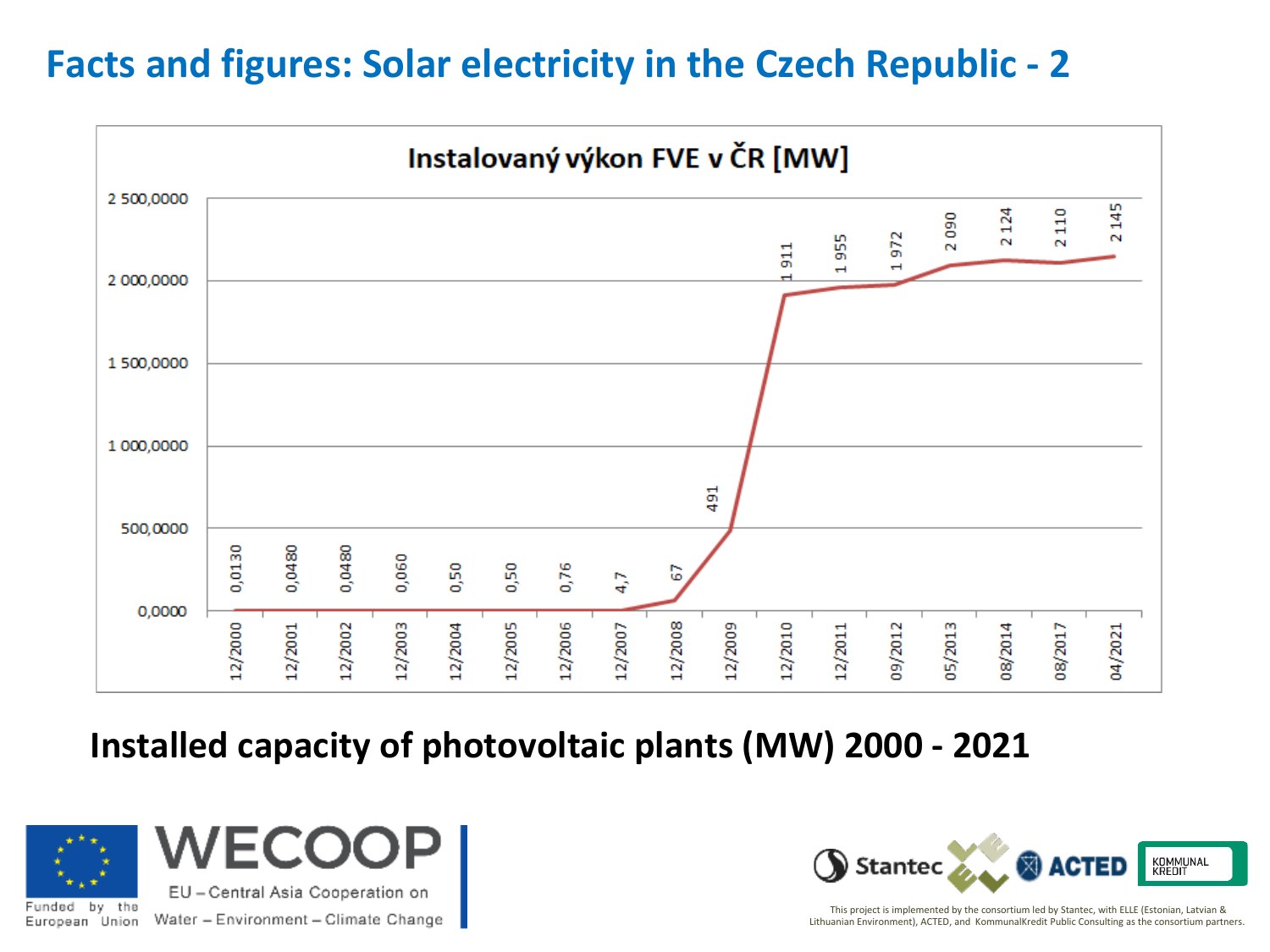# **Facts and figures: Historical cost of existing operating support for SES (2004–2020)**



#### **1 EUR = 25 CZK**



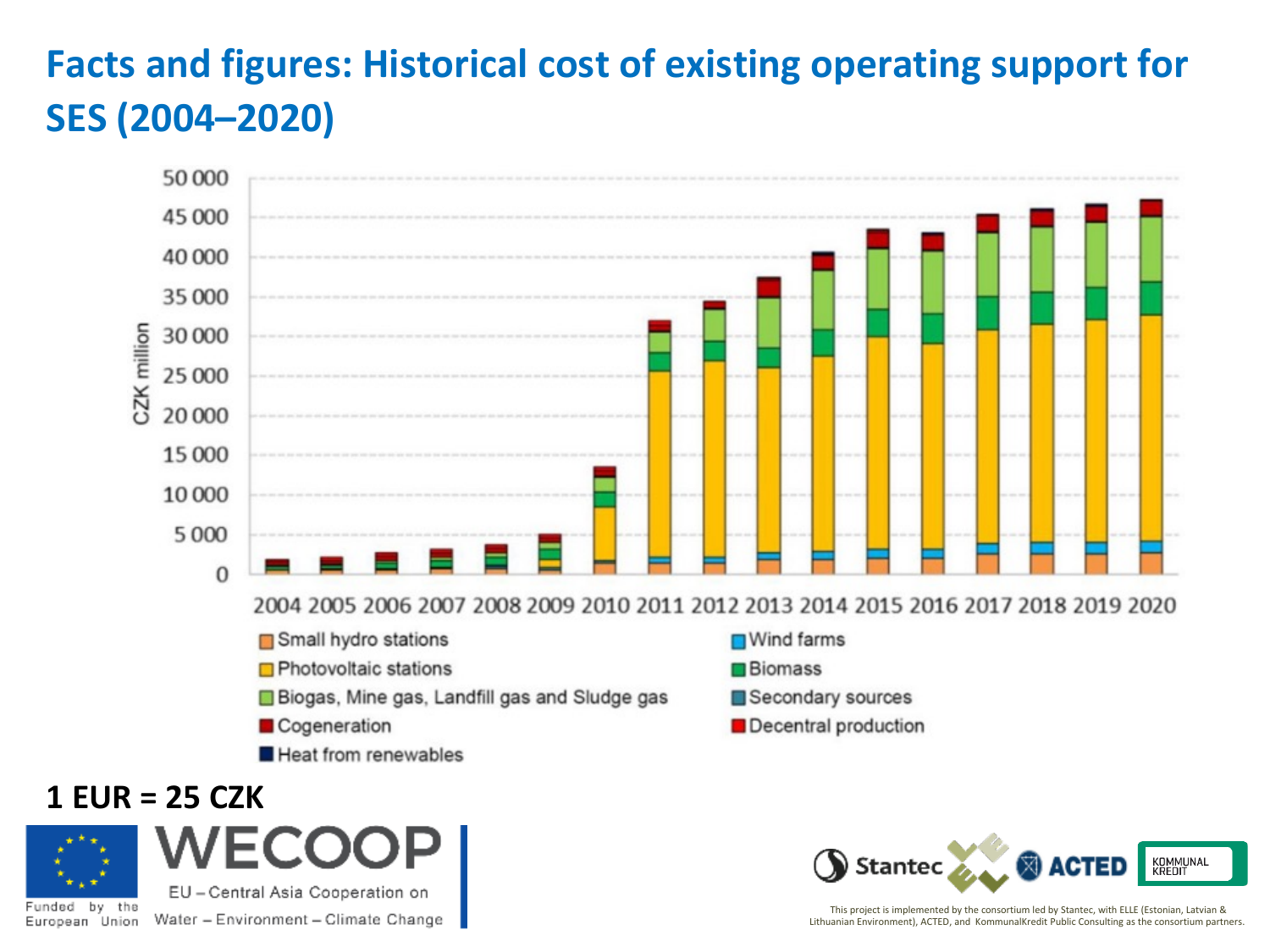## **Facts and figures: Map of PV power plants in the Czech Republic**

#### Targets





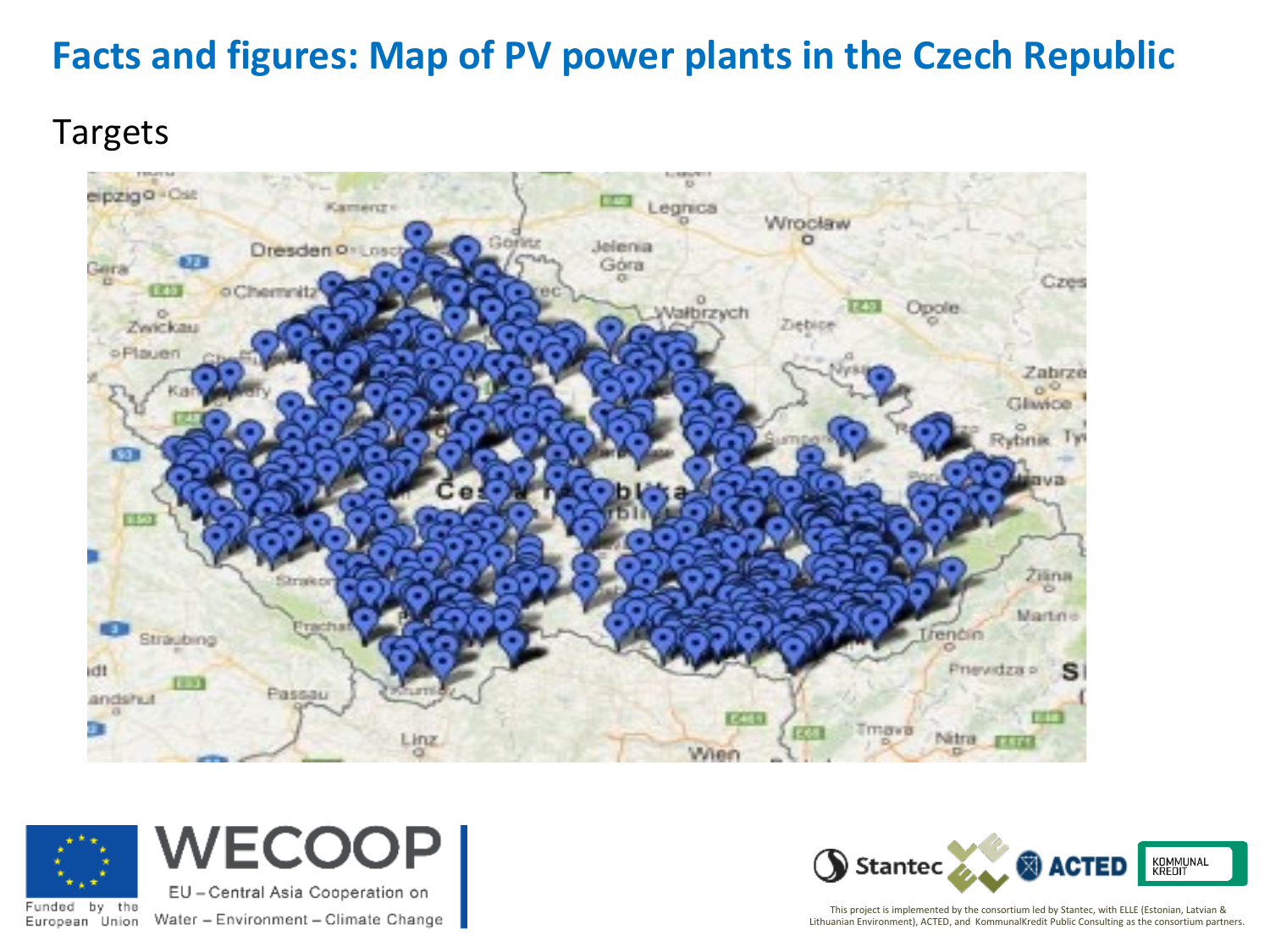### **Facts and figures: Top five PV power plants in the Czech Republic**

#### FVE Ralsko Ra 1, 55.8 MW



FVE Vepřek, 35.1 MW FVE Ševětín, 29.9 MW VE Brno - Letiště Tuřany, 21.2 MW FVE Mimoň Ra 3, 17.5 MW



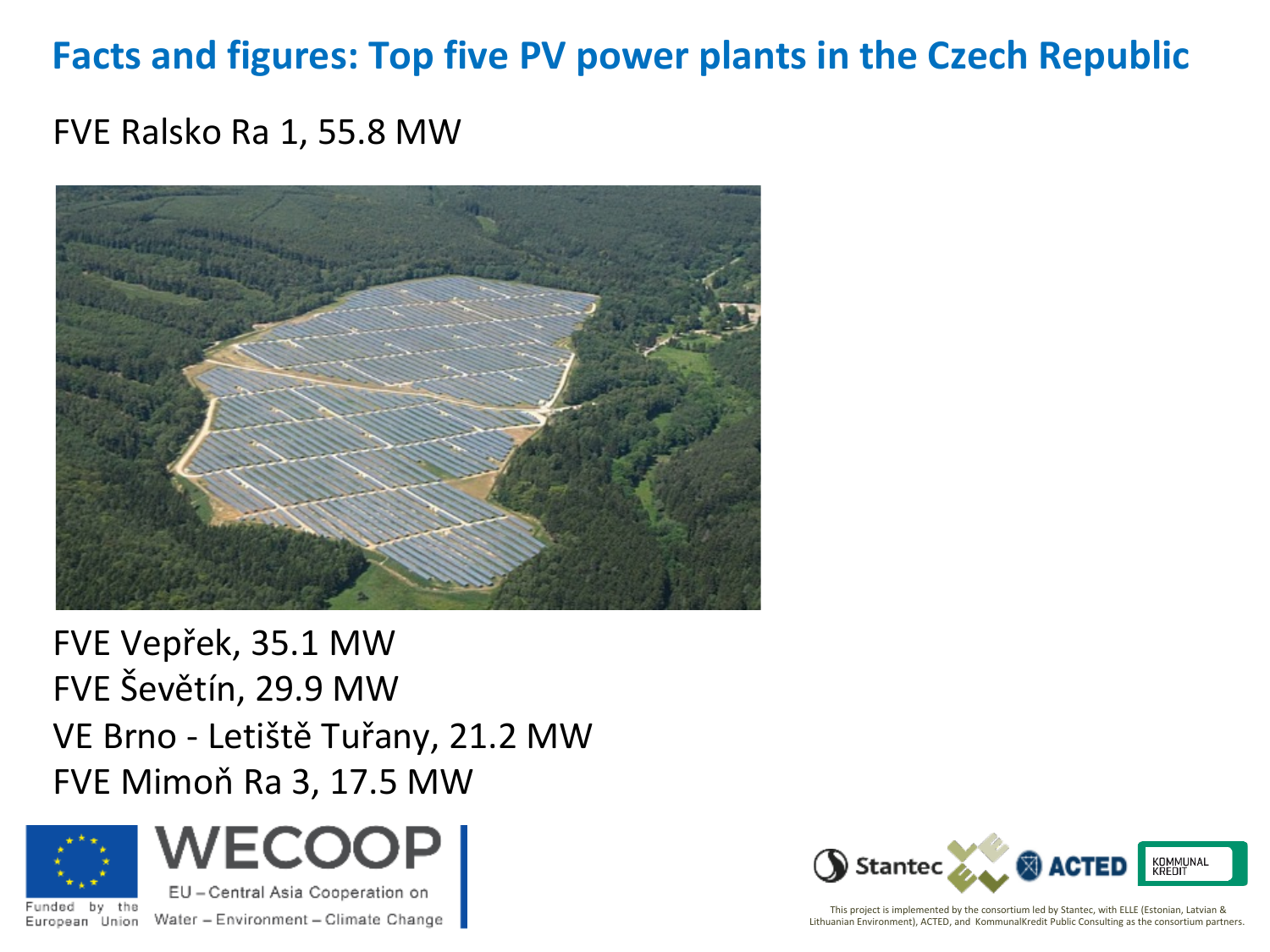## **EU targets for the Czech Republic**

Targets at national level - shared but differentiated committments based on available renewable potentials.

#### **The 2020 target:**

• **13 % share of energy from renewable sources in gross final consumption of energy (reality 17.3 %)**

**The 2030 target:**

• **22% share of energy from renewable sources in gross final consumption of energy in 2030 share of energy from renewables (the European Commission recommends at least 23.7 %)**

**The European Commission proposed on 14 July 2021 to increase the current target from 32 % to at least 40 % renewable energy sources in the EU's overall energy mix by 2030.** The proposal is now with the European Parliament and the Council.



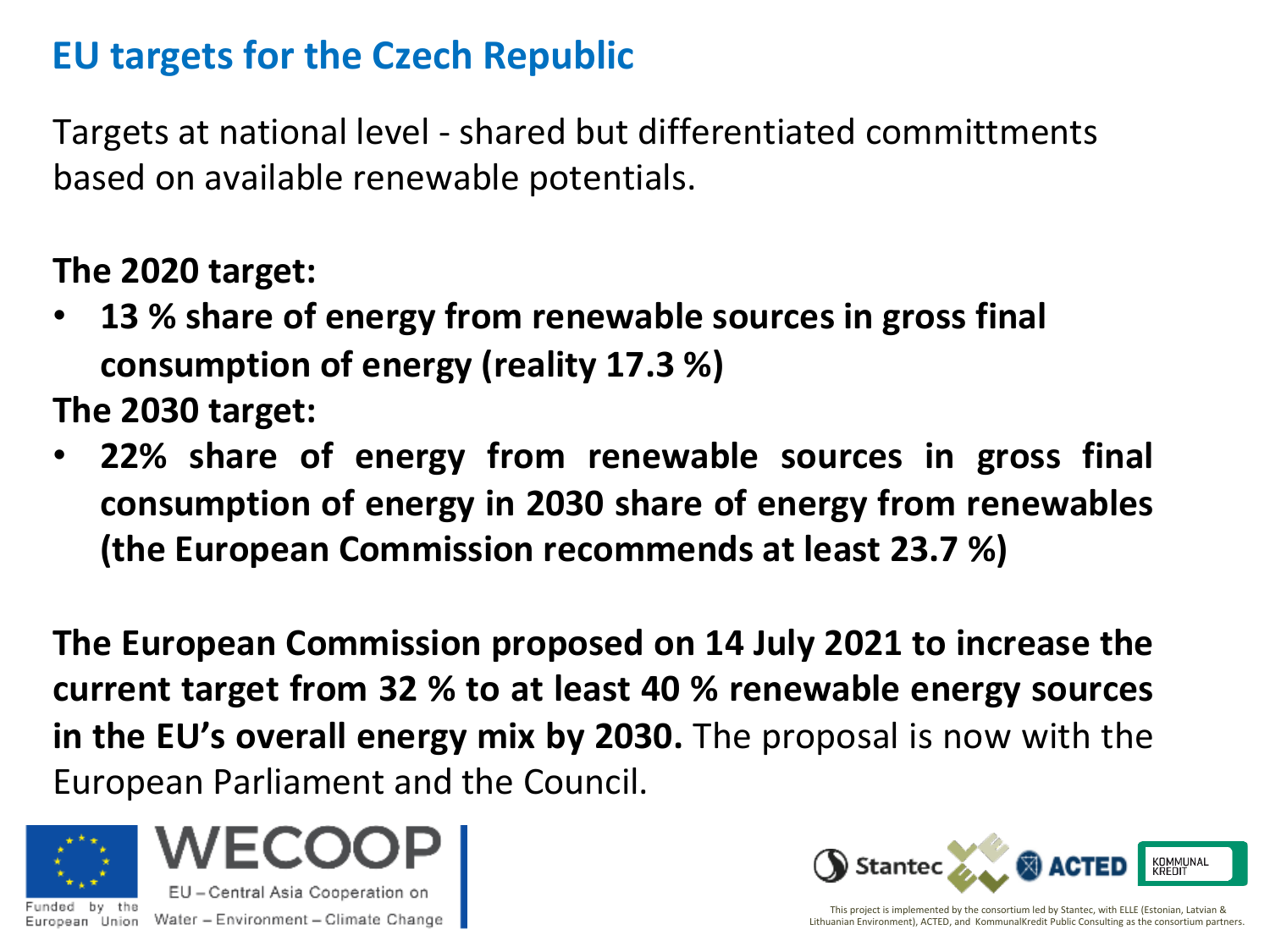## **National Energy and Climate Plan of Czechia 2021-2030 (NECP)**

Expected development of RES in the electricity generation sector

| <b>Consumption</b>           | Unit | 2016      | 2020      | 2025        | 2030      |
|------------------------------|------|-----------|-----------|-------------|-----------|
| <b>Biomass</b>               |      | 7443,9    | 7899,7    | 8 607,8     | 8 9 8 8,4 |
| Hydro                        |      | 8 2 0 5,5 | 6923,0    | 7 041,8     | 7 149,8   |
| Waste (renewable)            |      | 354,8     | 432,8     | 1 3 5 4 , 4 | 1603,8    |
| <b>Biogas stations</b>       | TJ   | 9 3 2 0,5 | 9469,5    | 9 0 19,8    | 6 0 13,5  |
| <b>Geothermal energy</b>     |      | 0,0       | 152,1     | 152,1       | 404,1     |
| Wind power plant             |      | 1867,1    | 2424,8    | 4 147,3     | 6459,7    |
| Photovoltaic power plants    |      | 7673,2    | 8 0 5 0,8 | 10 092,9    | 15 077,1  |
| Total renewables             |      | 34 865,0  | 35 352,7  | 40 416,0    | 45 696,4  |
| <b>Share of photovoltaic</b> | %    | 22.0      | 22.8      | 25.0        | 33.0      |



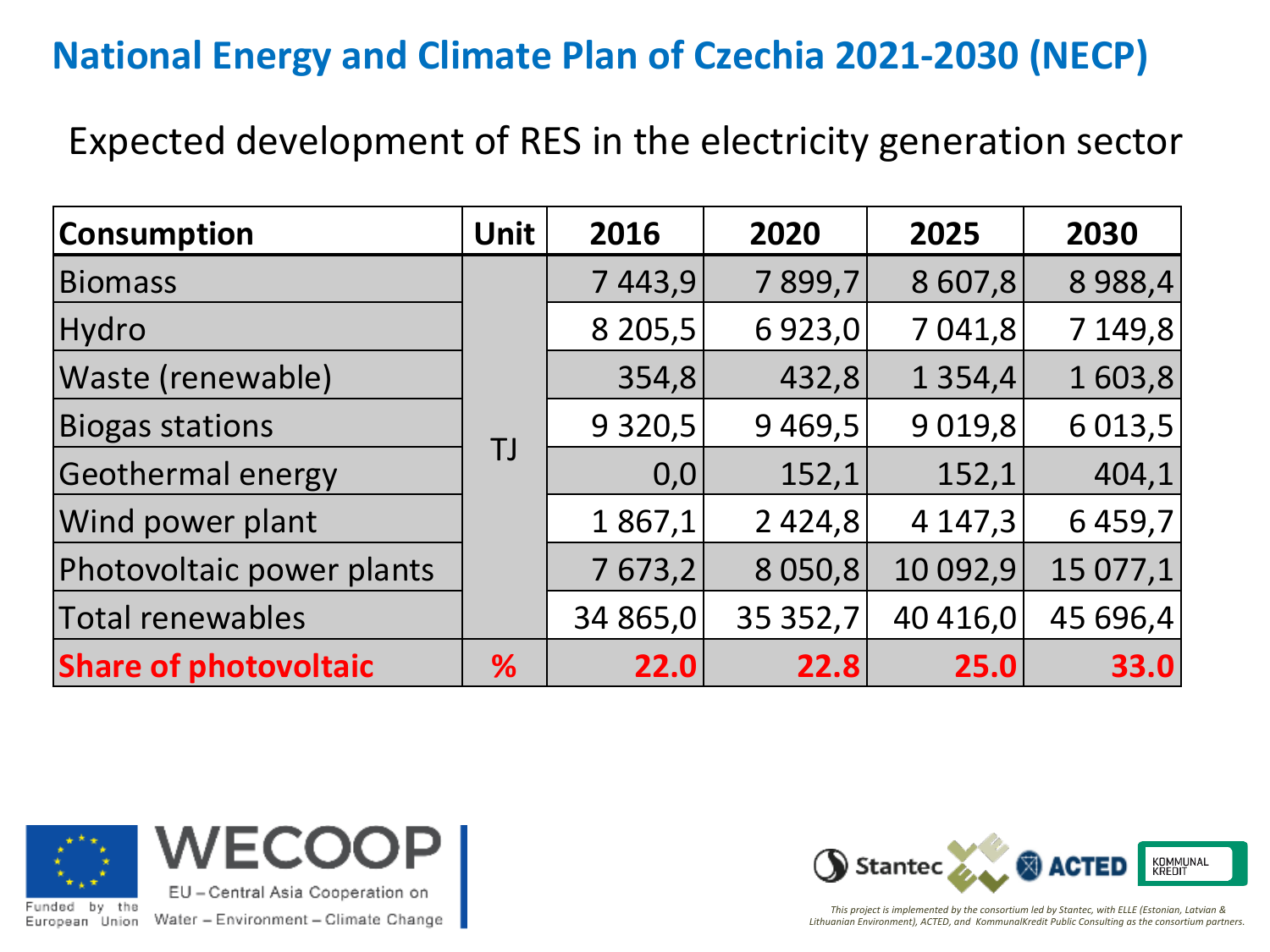## **Potential for renewable energy (by Charles University, Prague)**

In the **Conservative Scenario**, the increments of the installed capacity of photovoltaic sources (PV) by 2030 reach **several hundreds of MW** and the greatest development is predicted for rooftop PV systems (approximately 115 MW in 2030).

In the **NECP Scenario**, the installed PV capacities will increase to a total of **3.935 MW**.

In the **Modernization Scenario**, large and industrial PV power plants in particular are being developed up to a total of **4.751 MW** in 2030. In the **GHG55 Scenario**, the development of the installed capacity of renewable electricity is the same as in the Modernization scenario.

The **Green Scenario**, with an uncapped volume of investment support for renewables, leads to the massive development of PV. By 2030, the installed capacity will increase by 9.617 MW large, 666 MW industrial and 84 MW rooftop PV systems. The total installed capacity in the Green Scenario in 2030 will therefore reach **12.454 MW** of PV systems.



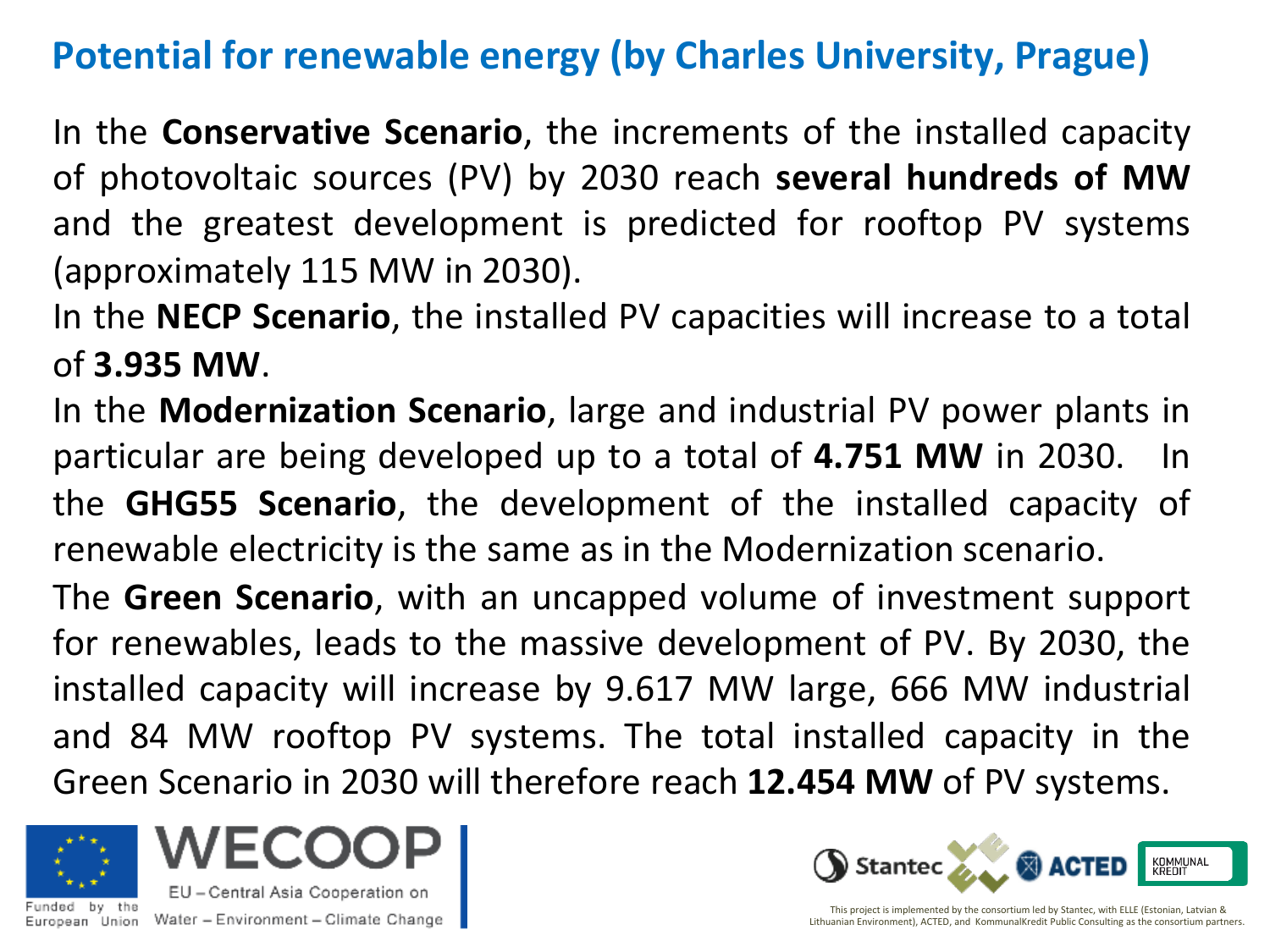# **Potential for renewable energy (by Charles University,Prague) photovoltaics in orange colour**



Lithuanian Environment), ACTED, and KommunalKredit Public Consulting as the consortium partners.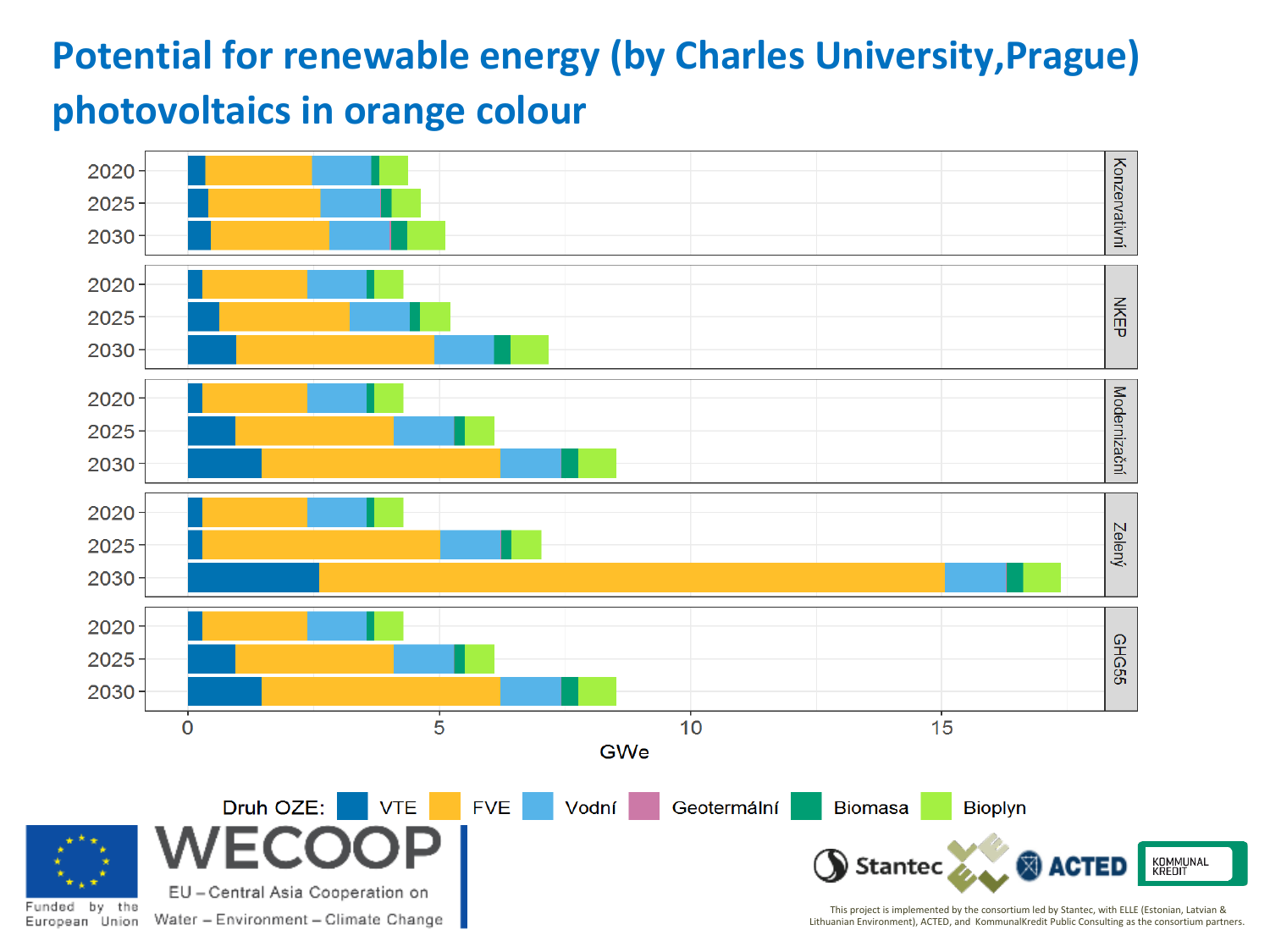## **Most important existing policies on photovoltaic energy**

- Indirect support (reduction of administrative requirements, mandatory assessment of installation, guarantees of origin of energy, spatial planning)
- Operating support (feed- in tariff or green bonus)
- Investment support (State programs, EU operational programs)
- Tax instrument (tax exemption, reduction or refund)
- Problems with over-compensation occurred in the past (*"solar* barons")
- Total cost of electricity includes payment for renewables: Appr up to EUR 21 per MWh (around 10 % of total cost)



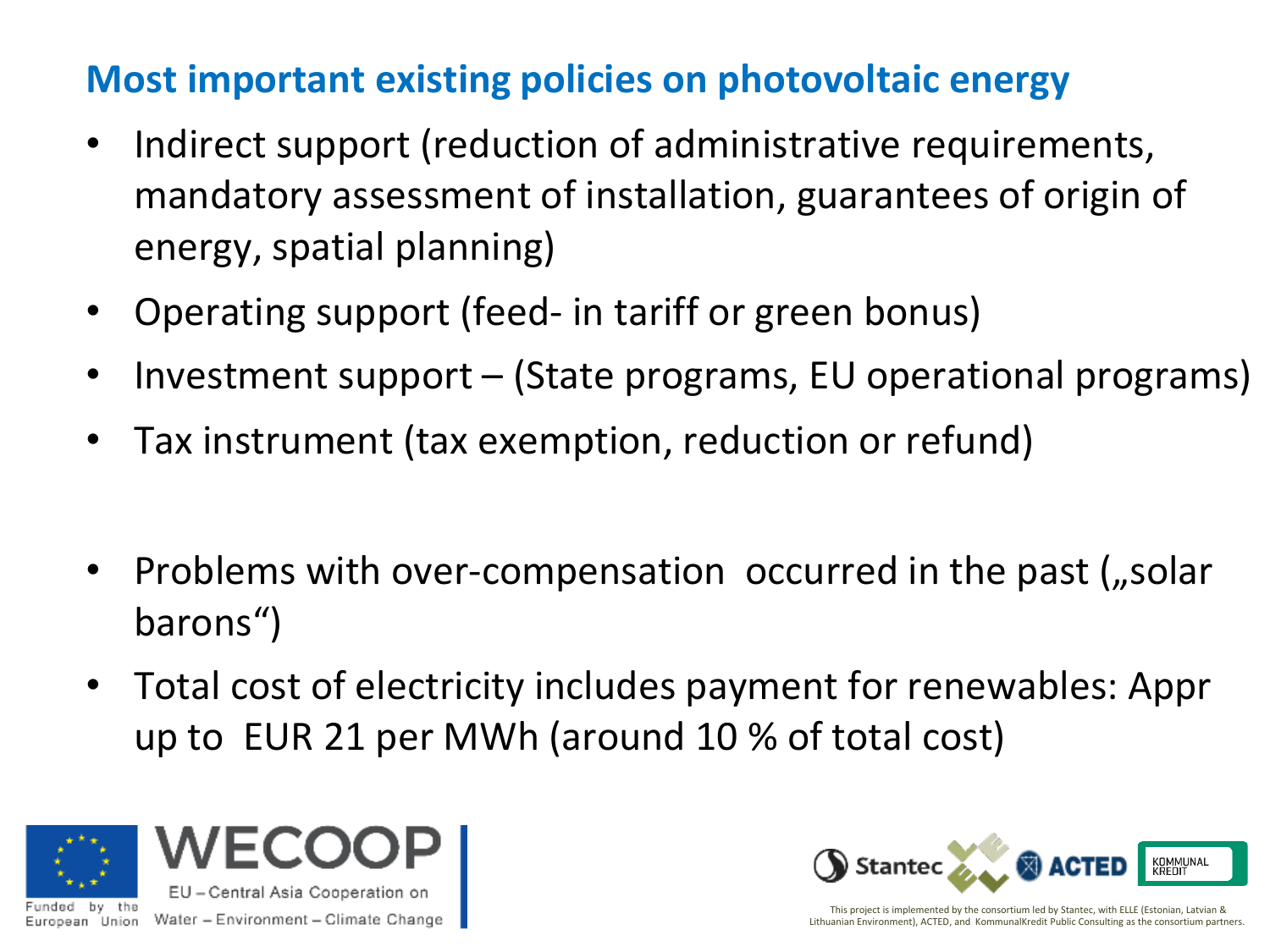# **Policies to ensure the achievement of renewable energy target by 2030**

The selected "pro-market"approach is a comprehensive solution for the new support setting in the period 2021–2030 for the development of new RES sources as well as for the maintenance of energy-efficient plants that are currently in operation.

- modification of the current form of support for small sources up to 1 MW, where the support will no longer be used in the form of feed-in tariffs, but only in the form of an hourly green bonus.
- Introduction of support through competitive tenders (auctions) for sources above 1 MW.
- Introducing a new form of support so that some existing sources can be maintained in operation and some other new sources can develop (high participation of EU funding is expected).